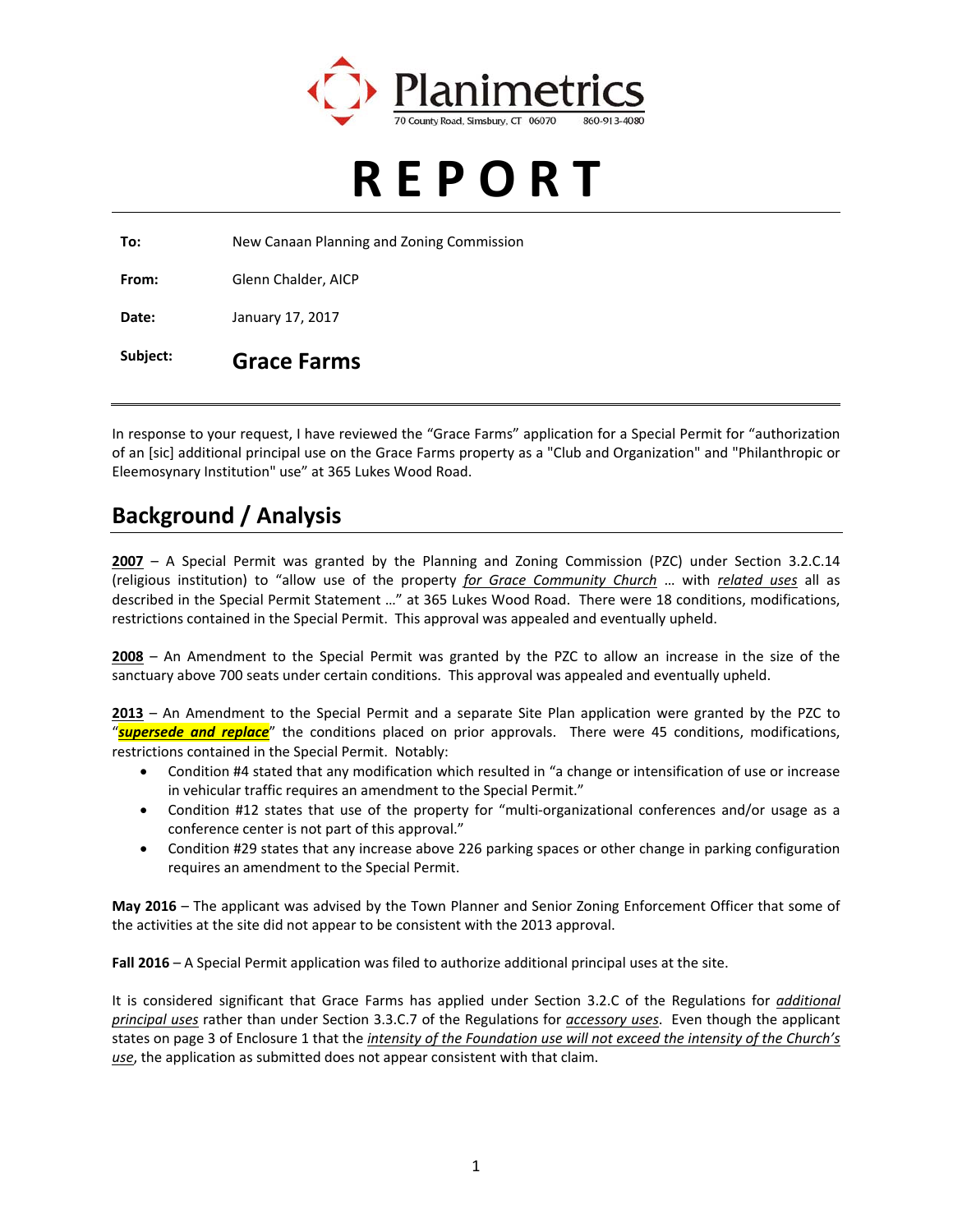## **Possible Approaches**

| <b>Summary</b>                                                                                                                           | <b>Description</b>                                                                                                                                                                                                                                                                                                                                                                                                                                                                                                                                                                                                                                                                                                                                                                                                                                                                                                                                                                                                                                                                                                        |
|------------------------------------------------------------------------------------------------------------------------------------------|---------------------------------------------------------------------------------------------------------------------------------------------------------------------------------------------------------------------------------------------------------------------------------------------------------------------------------------------------------------------------------------------------------------------------------------------------------------------------------------------------------------------------------------------------------------------------------------------------------------------------------------------------------------------------------------------------------------------------------------------------------------------------------------------------------------------------------------------------------------------------------------------------------------------------------------------------------------------------------------------------------------------------------------------------------------------------------------------------------------------------|
| <b>Approve As Submitted</b><br><b>Not Recommended Due To</b><br><b>Lack of Specificity</b>                                               | Approval as submitted would allow the use of the property for a religious<br>institution, a philanthropic institution, and/or an organization without any<br>limitations on the number or intensity of operations at the site.                                                                                                                                                                                                                                                                                                                                                                                                                                                                                                                                                                                                                                                                                                                                                                                                                                                                                            |
| <b>Add One Or More Additional</b><br><b>Principal Uses With Conditions</b><br><b>May Result In On-Going</b><br><b>Enforcement Issues</b> | Approval with conditions could allow the use of the property for a<br>philanthropic institution (as per 3.2.C.17), <i>and/or</i> an organization (as per<br>3.2.C.16) in addition to the religious institution approved previously (as per<br>3.2.C.14). While the Commission could place conditions on the new uses<br>(number of events, size of events, frequency of events, etc.), it would be<br>necessary to search the record from the 2013 PZC approval to see if the<br>activities of the religious institution were clearly defined. This could be an on-<br>going enforcement issue since Grace Farms might seek to categorize all future<br>activities as "religious" so as to operate the site as they desire. In other<br>words, this approach might only manage two of the activities (philanthropic<br>and/or organization) at the property and leave one of the activities (religious)<br>less managed. The Commission should seek to manage <i>all activities</i> at the<br>property to ensure the activities are consistent with the Special Permit criteria<br>in Section 8.2.C.4 of the Regulations. |
| <b>Withdraw And Resubmit</b><br><b>Under Section 3.3.C.7 For</b><br><b>Accessory Uses</b>                                                | Since the applicant has stated that the uses would not exceed the intensity of<br>the Church's use, the applicant could withdraw the application for principal<br>uses and resubmit under Section 3.3.C.7 for accessory uses with<br>documentation that the uses would not exceed the intensity of the Church's<br>use by submitting a "management plan showing that attendance for other<br>events (measured weekly, monthly, or annually) is less than for the equivalent<br>Sunday religious service (i.e., the size of the sanctuary at that time). The<br>accessory uses would still be reviewed with regard to the Special Permit<br>criteria in Section 8.2.C.4 of the Regulations.                                                                                                                                                                                                                                                                                                                                                                                                                                |
| Supersede and Replace the<br>2013 Special Permit With An<br><b>Over-Arching Special Permit</b><br>With A Defined Level of Activity       | The Commission could approve the use of the property by an "organization"<br>(as per 3.2.C.16) and state clearly on the record as they did in 2013 that this<br>new approval <b>supersedes and replaces</b> the 2013 Special Permit. The new<br>over-arching approval for the "organization" and its activities should include a<br>"management plan" prepared by the applicant regarding the number of<br>events, size of events, frequency of events, etc. of all types. In this way, the<br>PZC can determine if the proposed utilization is consistent with the Special<br>Permit criteria in Section 8.2.C.4 of the Regulations and that any conditions or<br>limitations can be enforced.                                                                                                                                                                                                                                                                                                                                                                                                                           |
| <b>Deny As Submitted</b>                                                                                                                 | Parcel 1 will be bound by the Special Permit as modified through 2013 for a<br>"religious institution" (in accordance with Section 3.2.C.14) regardless of what<br>entity owns the property or what that entity's mission or purpose might be.                                                                                                                                                                                                                                                                                                                                                                                                                                                                                                                                                                                                                                                                                                                                                                                                                                                                            |

As recommended in the Plan of Conservation and Development, there may come a point in time where it makes sense to establish an "institutional zone" for situations such as this. It is instructive to note that the Waveny Zone contains a requirement for "management plans" and this should be a requirement for situations such as this.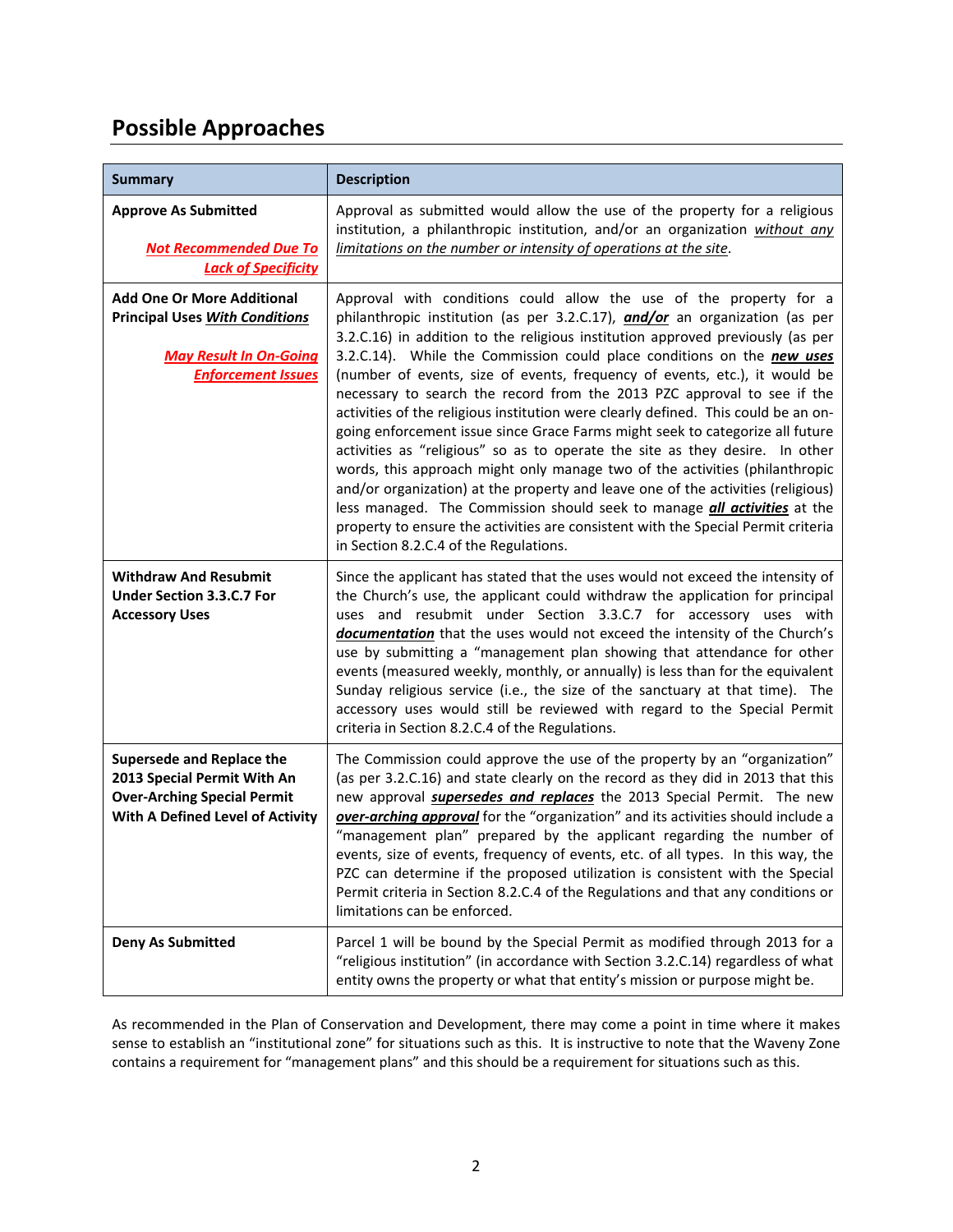## **Major Recommendations**

1. **Obtain A Management Plan For The Property** – The applicant should prepare and provide an overall "management plan" for the facility" outlining the number and type of events that are being requested. It is only in this way that the PZC will be able to evaluate whether the use or uses proposed by the applicant will be consistent with the Special Permit criteria in Section 8.2.C.4 of the Zoning Regulations and that any conditions or limitations can be enforced.

It might be useful to think of this as the number of "person-days" allocated to different activities and to the site as a whole. It might also be useful to categorize the size of events so that larger events and events by third parties receive more scrutiny.

- 2. **Supersede And Replace The 2013 Special Permit For The Property** Just as the 2013 Special Permit superseded and replaced the 2007 and 2008 Special Permits, any new Special Permit granted for "principal uses" should replace the existing Special Permit. It is only in this way that the Commission and the applicant will be able to have everything and everyone "on the same page" in terms of what is permitted.
- 3. **Impose A Condition For Annual Review** As stated by counsel to the applicant in 2013, the Superior Court has "held that a zoning commission could not impose new restrictions on [a Special Permit application] where the existing special use permit did not include a condition requiring that the permit was subject to periodic review." So that the PZC can retain the ability to impose new restrictions on uses in the future to the extent permitted by law, the PZC should include a condition that the permit will be subject to periodic review. In this way, the Commission will be able to better manage activities at the property and the applicant will have a clear understanding of possible implications if they do not comply with conditions of approval.

It should be noted that the PZC already does this in the Waveny Zone (see Section 5.1.D.4 of the Zoning Regulations).

- 4. **Reiterate 2013 Conditions On Use And Intensity** ‐ Given the past practice by the owner/applicant of seeking to expand utilization of the site, the Commission should state for the record of this application and in any permit or approval granted in the future that the size of the sanctuary and the number of parking spaces are major elements of the Special Permit and critical considerations by the Commission in terms of the appropriateness of the use(s) on this site. In other words, any expansion of the size of the sanctuary or the number of parking spaces cannot be done by Site Plan approval or by Zoning Permit.
	- Any modification which results in "a change or intensification of use or increase in vehicular traffic requires an amendment to the Special Permit."
	- Unless otherwise approved as part of the "management plan", "space grants", multi-organizational conferences, usage as a conference center, and/or any other use by third parties is not part of the approval.
	- Any increase above 226 parking spaces or other change in parking configuration will require an amendment to the Special Permit.